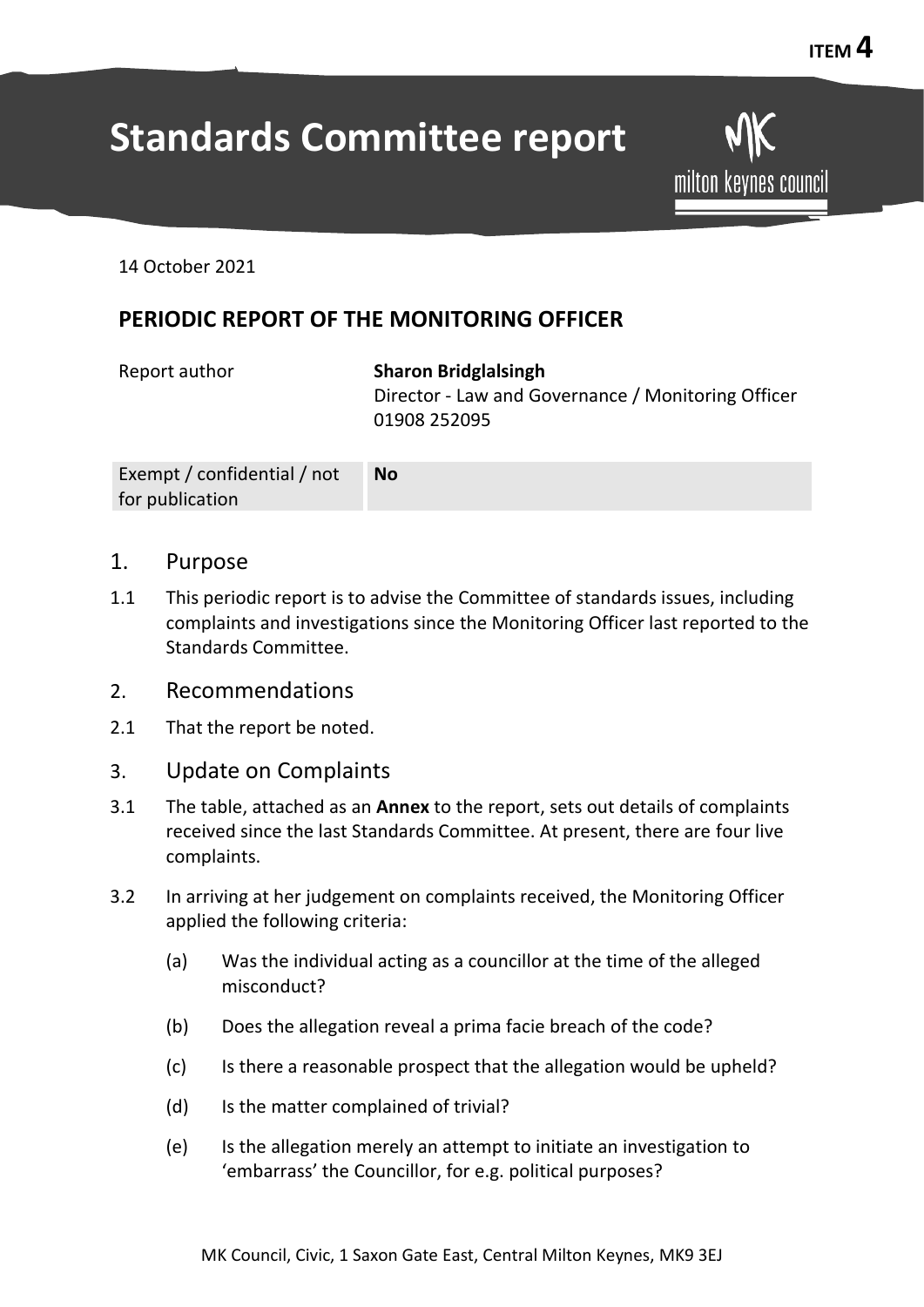- (f) Is the matter essentially a dispute or difference of opinion between Members?
- (g) Is the use of the Code of Conduct the appropriate way to resolve concerns?
- (h) Given the range of sanctions available to a council is an investigation likely to improve the good working of the Council; in particular is any finding and sanction likely to improve public confidence in the democratic process?
- (i) Consideration of the case law and guidance.
- (j) Any other substantial consideration particular to the allegation.
- 3.3 In all cases where the Monitoring Officer has been required to consider a Code of Conduct complaint she has consulted with the Independent Person, as required by the Localism Act 2011.

#### 4. Training

- 4.1 It has been agreed with the Chair that Assessment Sub-Committee specific training will occur before each meeting with the relevant Assessment Sub-Committee members.
- 4.2 The Committee members attended case-based scenario training on 27 September 2021.
- 4.3 The Monitoring Officer continues to arrange periodic training on Conduct and the Principles of Public Life ('The Nolan Principals') both the Milton Keynes Council Members and the Members of the Parish and Town Councils in the area.

#### 5. Independent Persons

- 5.1 The Council maintains a list of five Independent Persons whose appointments were approved by the Council in September 2020. All of those Persons on the approved list are considered to be competent and experienced.
- 5.2 There have been no issues relating to Independent Persons since the last Committee meeting.

#### 6. LGA Code of Conduct

- 6.1 On 21 July 2021, the Committee decided to hold a workshop to discuss the Council's Current Code of Conduct and the New Model Code of Conduct.
- 6.2 The Workshop will be held on 7 October 2021 and a report will be prepared ahead of the next Committee meeting in March 2022.